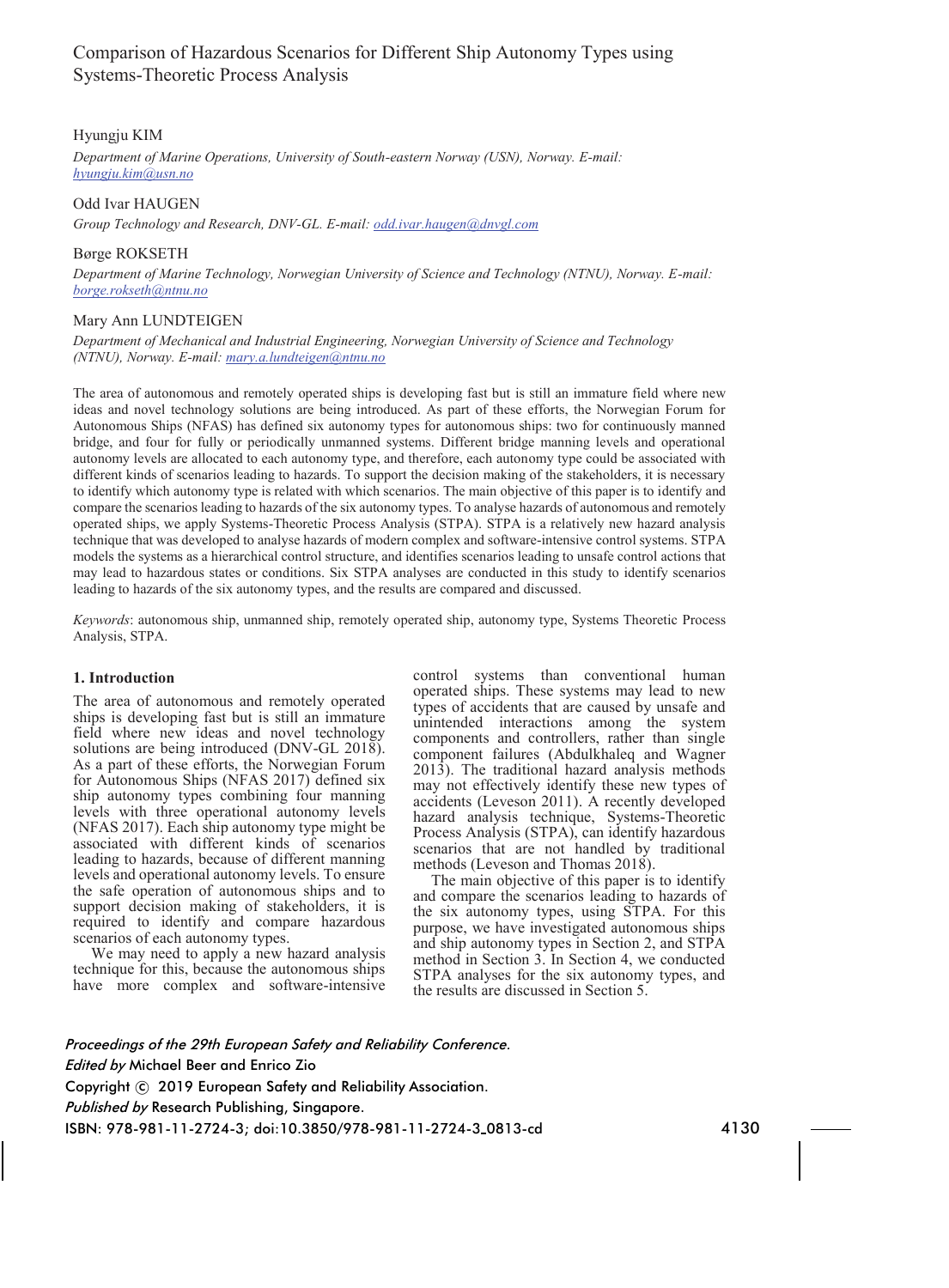#### **2. Autonomous Ships and Ship Autonomy Types**

# **2.1** *Autonomous Ships*

Accepting that autonomous ships are realized through higher degree of automation, we can look closer to what tasks need to be automated to realize an autonomous ship. Perhaps the first task that comes into mind is autonomous navigation the systems' ability to navigate without human intervention. The navigation task includes functions like following a route, and anti-collision in compliance with COLREG (IMO Publications 2003). However, autonomous navigation requires that objects are *detected* and *classified*, and that their future spatial location in relation to the own ship can be predicted. The latter requires that, if the object is classified as another ship, its intensions and manoeuvrability must be predicted. For a fully autonomous ship, all these functions must be automatically and reliable be performed by the system. Some of these functions may also be performed by humans or in some combination between humans (onboard crew or remote control) and the autonomous system.

To be able to perform functions like following a prescribed route, or route (re-)planning, the current *and future* condition and capability (i.e. manoeuvrability) of the own ship must be known and predicted. This means that the machinery system's power and thrust capability must be known, and that the system has the ability to alter its configuration to minimize the risk of performing the task at hand. Again, these functions may be performed by the system, humans, or in some combination.

Most, if not all functions mentioned so far, requires extensive numbers and types of sensors, many not historically used in the maritime industry, e.g. safe navigation requires reliable detection and classification of objects. That does not necessarily mean high-reliability sensors. Objects may be detected and classified though multiple sensors using different measuring principles (e.g. Radar, Lidar and an RGB camera may detect the same object). Therefore, the autonomous navigation system must be able to fuse the different sensors into a coherent world model.

These tasks and functions, partly or completely, may be performed remotely from a Shore Control Centre (SCC). This implies a number of new functions related to situation awareness (detection, analysis), means of engagement (act), and communication. Increased connectivity requires enhanced focus on cyber security.

# **2.2** *Autonomous Type*

The word autonomy is defined by Merriam-Webster (2019) as: "self-directing...", or "a selfgoverning". Other terms that comes into mind are: "free will", "independence", self-sufficiency", and perhaps "self-determination". With respect to technological systems, autonomy means selfdirectedness from us humans, i.e. there is no or limited human control over what the (control) system choses to do in a given situation.

In the industry there exists a number of definitions of autonomy targeting technological systems. These are based on level of autonomy, i.e. autonomy is not binary, but something inbetween manual (dependent) and totally selfdirectedness (autonomous). Society of Automotive Engineers (SAE) defines six levels of autonomy going from 0 to 5 (SAE International 2016), and the International Association of Public Transport Union (UITP) defines four going from GoA1 to GoA4 (GoA: Grade of Automation) regarding train operations (UITP 2012). Underlying both definitions, lies the assumption that the degree of automation is closely related to the presence of the driver, and to what degree the driver is involved in the control of the vehicle/train. None of them include the possibility of remote control, i.e. low degree of selfdirectedness and no "driver" onboard the ship. In the maritime industry, remote control of ships is definitely a viable option. The definition of autonomy should therefore take into account the possibility that a ship may be controlled from a Shore Control Centre (SCC). In principal, a SCC can control more than one ship, and a ship may be controlled by more than one SCC, however, not simultaneously.

This paper uses the definition of Norwegian Forum for Autonomous Ships (NFAS) where the "level of autonomy" is defined along two dimensions (NFAS 2017): 1) bridge manning level, and 2) operational autonomy level. The operational autonomy level dimension is similar to other definitions of autonomy, but the "driver" dimension is removed from the definition. Different combination of the two dimensions defines *Ship autonomy types* as listed in Table 1.

Table 1. Two dimensions for ship autonomy type

|             | Manned                | Unmanned      | Unmanned     |
|-------------|-----------------------|---------------|--------------|
|             | bridge                | bridge - crew | bridge - no  |
|             |                       | onboard       | crew onboard |
| Decision    | Direct control Remote |               | Remote       |
| support     | no autonomy           | control       | control      |
| Automatic   | Automatic             | Automatic     | Automatic    |
|             | bridge                | ship          | ship         |
| Constrained |                       | Constrained   | Constrained  |
| autonomous  |                       | autonomous    | autonomous   |
| Fully       |                       |               | Fully        |
| autonomous  |                       |               | autonomous   |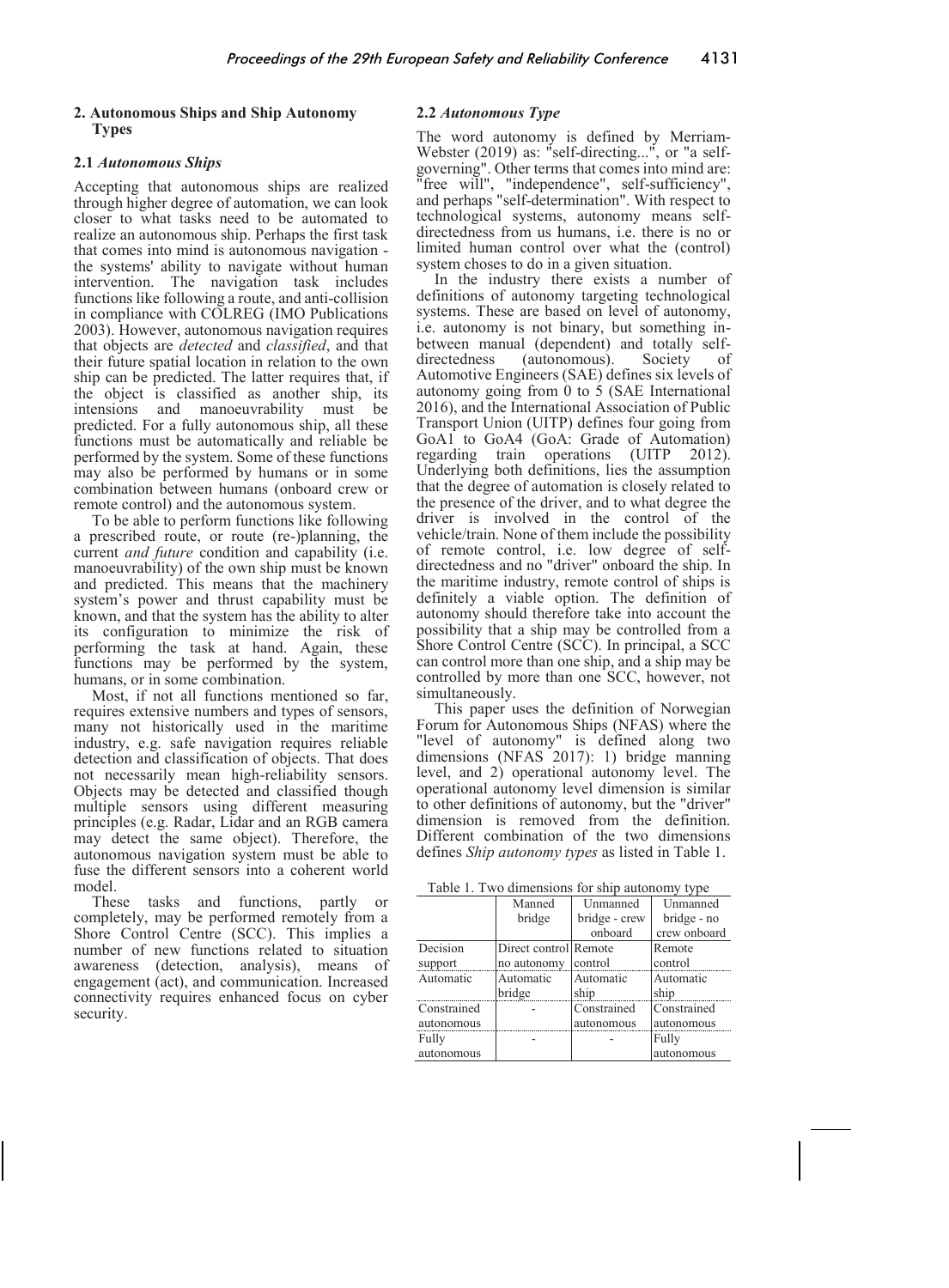Operational autonomy levels:

- Decision support: The operation of the vessel is manual, and the crew gets decision support from advanced control systems using different sensors. This is the way most advanced ships are controlled today. Crew is in command and present on the bridge.
- Automatic: Some well-defined advanced/demanding operations are achieved by the control system without human intervention. Contingency strategy involves human operators.
- Constrained autonomous: The control system operates by itself in most situations within predefined limits. Humans must be available for immediate action if the control system cannot solve the situation. Humans may be located onboard or in SCC.
- Fully autonomous: Ship handles all situations and operates in a fully self-governing manner.

Bridge manning levels:

Manned bridge: Today's situation

Unmanned bridge – crew on board: Crew may be mustered to the bridge to take control, but it will take some time.

Unmanned bridge: no crew onboard

Combining the two dimensions above creates ship autonomy types:

- *Direct control*: Today's situation, crew is in control of the ship in all situation.
- *Automatic bridge*: The crew monitors the control system and takes over control if necessary.
- *Remote control*: Direct control from SCC.
- *Automatic ship*: Monitored by SCC. SCC takes over if necessary.

*Constrained autonomous*: Monitored by SCC.

*Fully autonomous*: Human completely out of the loop.

#### **3. Systems-Theoretic Process Analysis (STPA)**

In Systems-Theoretic Accident Model and Processes (STAMP), loss of safety is seen as a control problem, and accidents can be prevented by means of successfully enforcing safety constraints through the application of control (Leveson 2011). Consequently, an accident occur due to inadequate control rather than as a consequence of failures. STPA is a method for

identifying how such inadequate control may occur. This can, according to Leveson and Thomas (2018), be achieved in four steps.

In the first step, the purpose of the analysis is defined by specifying potential losses and the system level hazards that may cause these losses. The second step is to develop a hierarchical control model of the system. Note that the term controller is interpreted in a broad sense in STPA. Any entity exerting control over a process or another controller in the system is thought of as a controller. As such, computer-based control systems, human operators and organizations, such as the government (controlling both the design and operation of a system through legislation), can be viewed as controllers. Developing the control structure is achieved by identifying the relevant control loops and combining them into a control hierarchy.

The third step of STPA is to examine the control structure to identify potentially unsafe control actions (UCAs). Each control action is assessed to determine if and how it can lead to hazardous states by (i) not being provided, (ii) being provided, (iii) being provided too early or too late, or (iv) being applied for too long or too short.

The fourth and final step of STPA is to identify potential loss scenarios. These are scenarios in which the identified UCAs may occur. Such scenarios are typically identified by inspecting relevant parts of relevant control loops. Factors such as incorrect feedback, lack of feedback, control algorithm flaws, time-delay in actuators, component failures, disturbing process inputs and transmission errors in the control signal may be relevant to consider in the scenario development.

An advantage with STPA is that it can be applied at an early stage of the design and of a system and produce useful safety requirements and design constraints at this early stage. For example, in Rokseth, Haugen et al. (2018), as well as the present paper, STPA is applied to early concepts of autonomous ships. Another advantage of STPA is that it treats all system entities, such as mechanical subsystems, software, human operators and organizations, in the same way. This is possible because the analyst models the system as a control system. Any control entity is then treated simply as a controller rather than, for example, as a human operator or a computer control system (Rokseth 2018). In the application of STPA, the analysis team may face some challenges in the analysis, if the number of UCAs and loss scenarios gets very high. One approach is to apply a computerized tool, like XSTAMPP (Abdulkhaleq and Wagner 2015), to assist the analysis, or to apply a prioritization algorithm, as suggested in e.g. (Kim and Lundteigen 2018)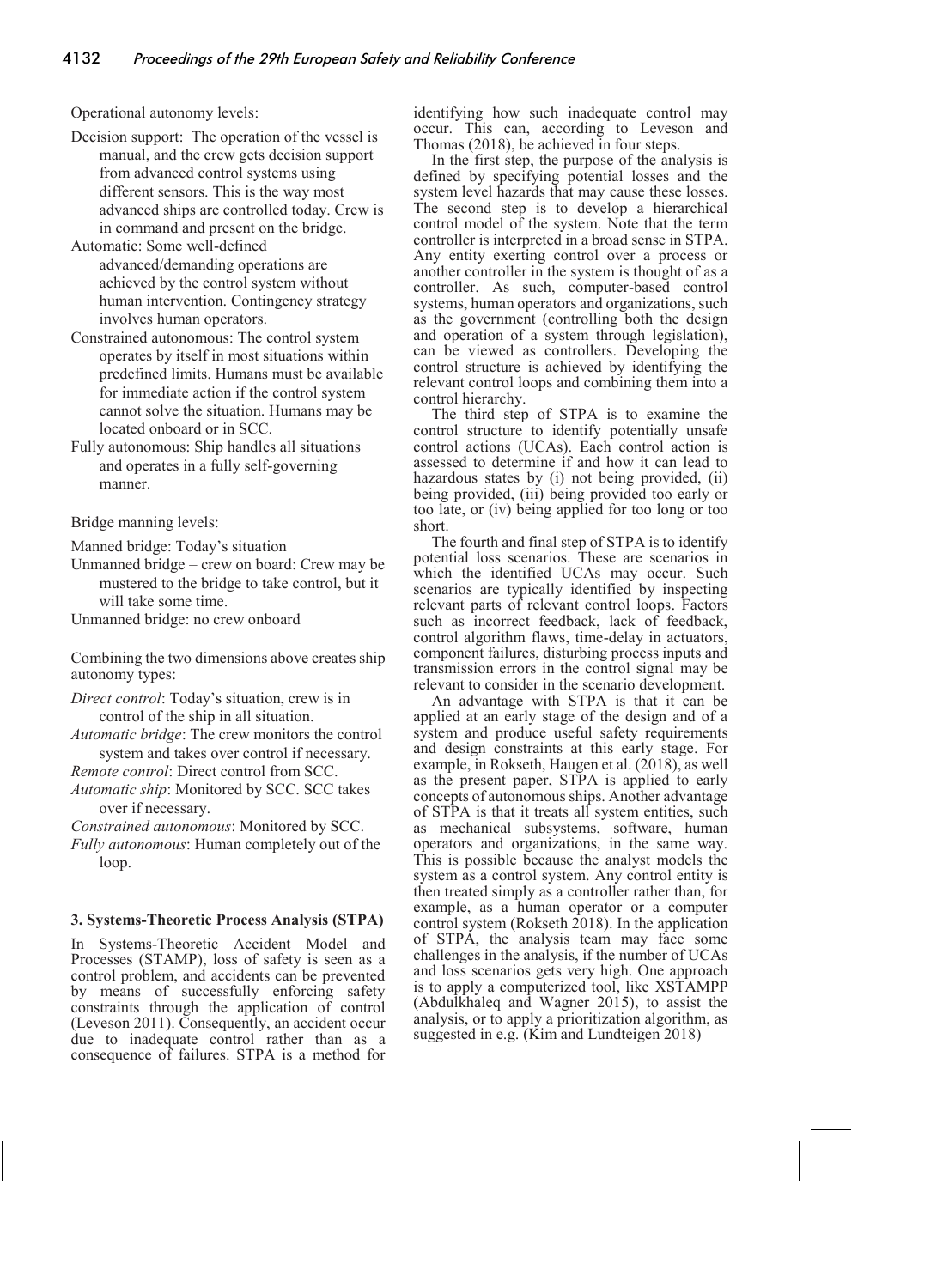#### **4. STPA to Six Ship Autonomy Types**

In this section, we describe the approach and selected results from the STPA analysis that was conducted for the six autonomy types: (1) *direct control*, (2) *automatic bridge*, (3) *remote control*, (4) *automatic ship*, (5) *constrained autonomous*, and (6) *fully autonomous*. The analysis started by identifying and agreeing upon the main losses of concern: The resulting list was:

- L1: Loss of life or injury to people (applies to manned ships only)
- L2: Environmental pollution
- L3: Damage to assets
- L4: Financial losses due to unnecessary fuel consumption and/or delayed cargo

The analysis proceeded by identifying how the autonomous ship (regardless of the ship autonomy type) could, upon mal-functioning, lead to the identified losses. This resulted in a list of systemlevel hazards (MSC 83/21/2 2007) and systemlevel constraints to prevent these hazards, which are listed in Table 2. An important observation at this point of the analysis is that the results in Table 2 are not dependent on the ship autonomy type.

| Table 2. System-level hazards and constraints |  |
|-----------------------------------------------|--|
|                                               |  |

| System-Level Hazard                                                                                     | <b>System-Level Constraints</b>                                               |  |  |
|---------------------------------------------------------------------------------------------------------|-------------------------------------------------------------------------------|--|--|
| H-1: The ship strikes or is<br>struck by another ship                                                   | SC-1: The ship must never<br>strike nor be struck by<br>another ship          |  |  |
| H-2: The ship strikes or is<br>struck by an external<br>substance (but not a ship or<br>the sea bottom) | SC-2: The ship must never<br>strike nor be struck by an<br>external substance |  |  |
| H-3: The ship touches the<br>sea bottom                                                                 | SC-3: The ship must never<br>touch the sea bottom                             |  |  |
| H-4: The ship navigates in<br>suboptimal speed and/or<br>route                                          | SC-4: The ship must<br>always navigates in<br>optimal speed and route         |  |  |

In step 2 of the STPA analysis, we had to prepare a control structure for each of the ship autonomy types, even if some parts and elements would be present in all. For example, all control structures consist (at the high level) of controllers (e.g., human operator, engine/steering control system and navigation system), actuators (main engines, steering gears), sensors (navigation sensors), physical system (hull), and disturbances. The control structures of the six autonomy types are provided from Fig. 1 to Fig. 6. The black arrows indicate control commands, blue arrows

indicate feedbacks, and the green arrows indicate physical forces. The main distinctions between the six ship autonomy types are *where* the control is located, *how* controllers are realised, and *what types* of sensors that are needed to support the control. Based on our analysis, we propose the following six control structures, one for each of the six ship autonomy types as shown in Fig. 1 to Fig. 6. To ease the reading and comparison of the control structures we identified in each control structures, we identified in each illustration what elements are onshore (meaning remote from the ship) and which ones that are onboard.



Fig. 1. Control structure of *direct control*



Fig. 2. Control structure of *automatic bridge*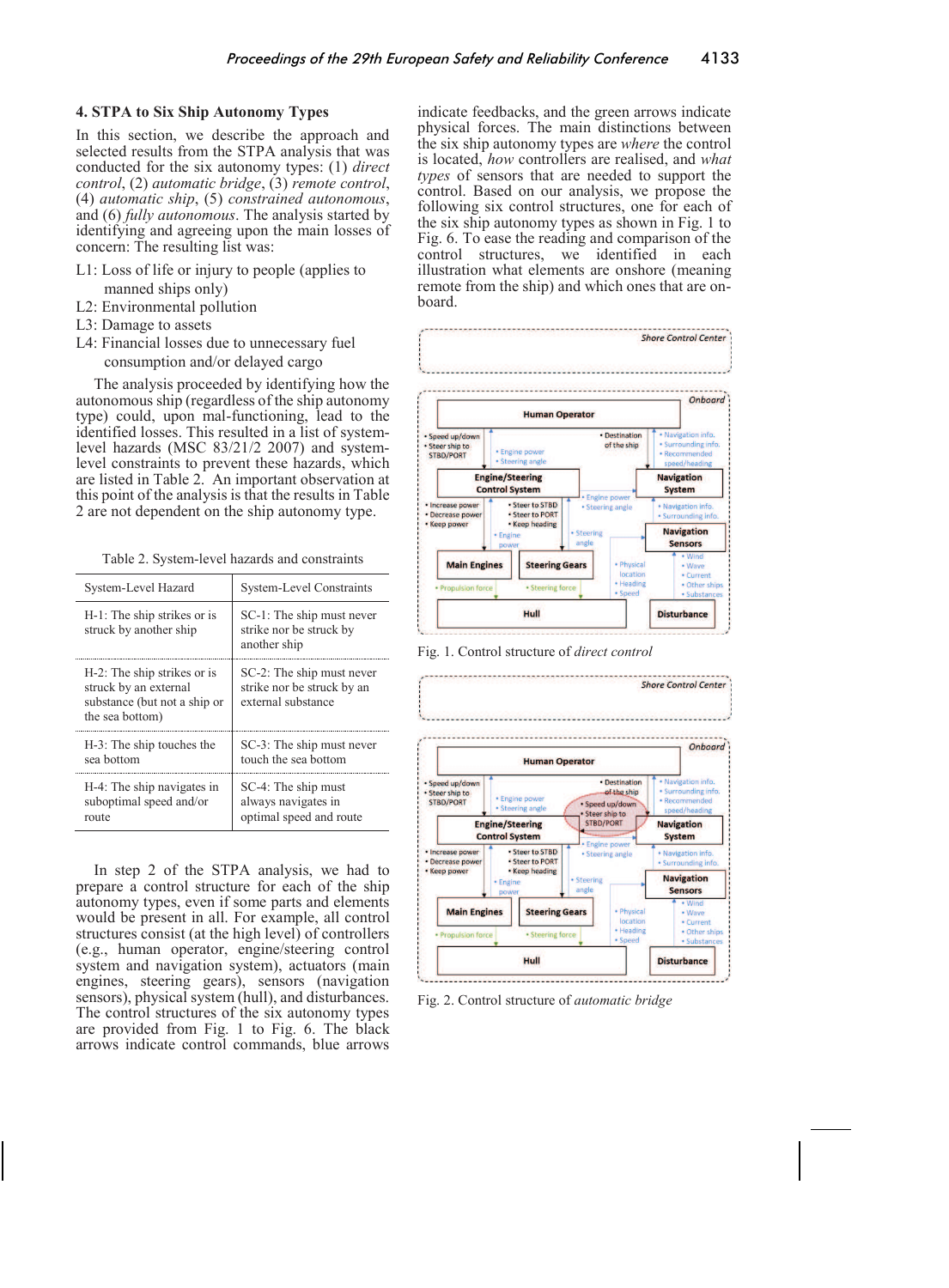

Fig. 3. Control structure of *remote control*



Fig. 4. Control structure of *automatic ship*



Fig. 5. Control structure of constrained autonomous



Fig. 6. Control structure of *fully autonomous*

Step 3 of the analysis focused on the identification of UCAs. For this paper, we decided to focus on illustrating how many UCAs we obtained for each of the ship autonomy type, and the distribution considering categories of controllers. Some examples of UCAs are provided in Table 3.

Table 3. Examples of UCAs of each autonomy type

| <b>Autonomy</b><br><b>Type</b> | Controller                                         | <b>IICAs</b>                                                                                                                                                                                                                                 |
|--------------------------------|----------------------------------------------------|----------------------------------------------------------------------------------------------------------------------------------------------------------------------------------------------------------------------------------------------|
| Direct<br>control              | Human<br>operator<br>on board                      | <b>UCA.HO.018</b><br>Steer to STBD command is not<br>provided by human operator on<br>board when it is needed to steer<br>to STBD to avoid collision/<br>grounding/contact [H1, H2, H3]                                                      |
| Automatic<br>bridge            | Navigation<br>system                               | <b>UCA.NS.018</b><br>Steer to STBD command is not<br>provided by navigation system<br>when it is needed to steer to<br>STBD to avoid collision/<br>grounding/contact [H1, H2, H3]                                                            |
| Remote<br>control              | Human<br>operator at<br>shore<br>control<br>centre | <b>UCA.HO.002</b><br><i>Speed up</i> command is not<br>provided by human operator at<br>shore control centre when it is<br>needed to speed up the vessel to<br>meet the voyage plan and it is<br>safe to speed up [H4]                       |
| Automatic<br>ship              | Engine/<br>steering<br>control<br>system           | <b>UCA.ES.022</b><br>Steer to STBD command is not<br>provided by engine/steering<br>control system to steering gears<br>when this control command is<br>originally provided by human<br>operator at shore control centre<br>[H1, H2, H3, H4] |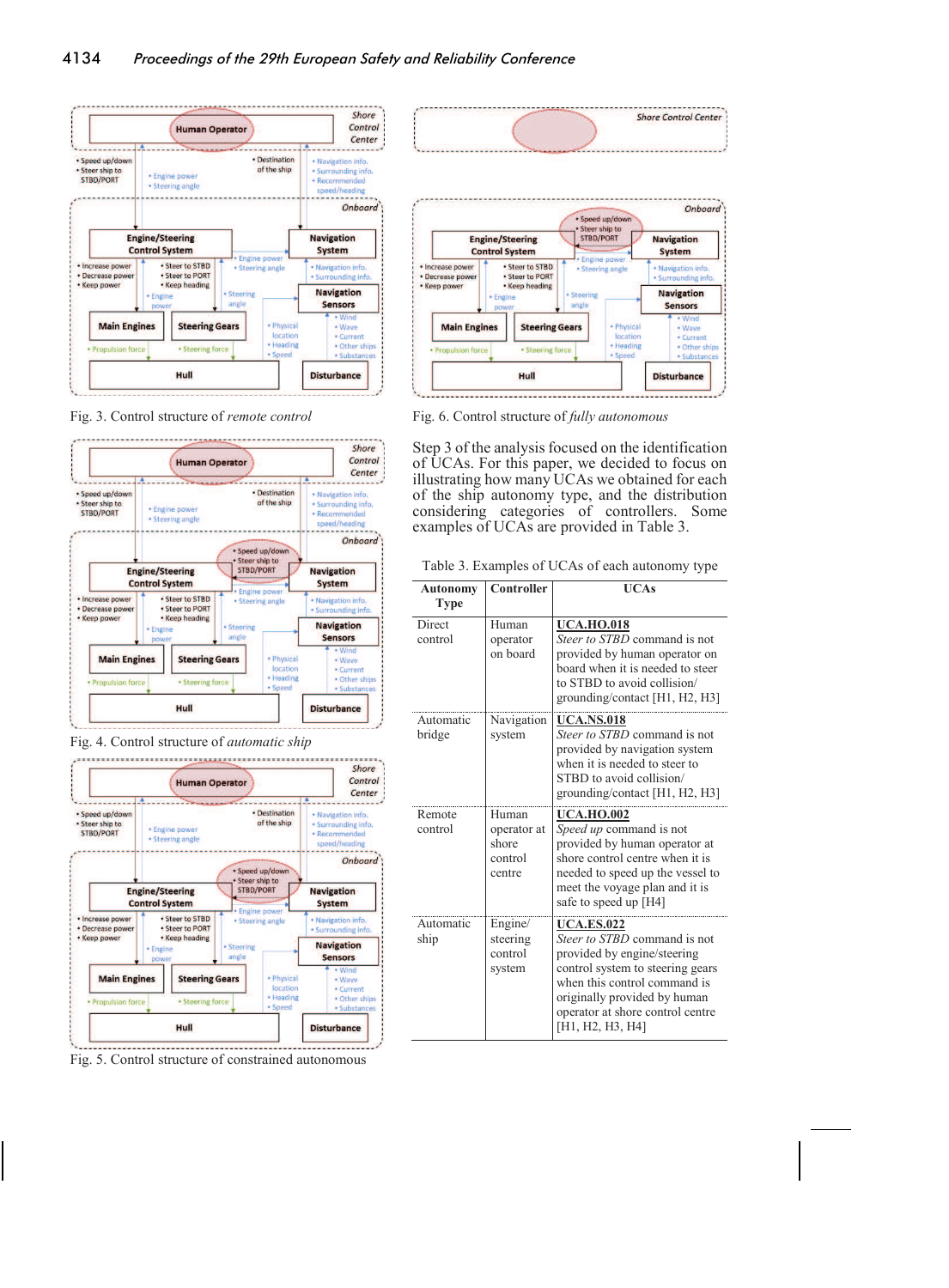| Constrained | Engine/    | <b>UCA.ES.024</b>                                                                                                                                            |
|-------------|------------|--------------------------------------------------------------------------------------------------------------------------------------------------------------|
| autonomous  | steering   | Steer to STBD command is                                                                                                                                     |
|             | control    | provided too late by engine/                                                                                                                                 |
|             | system     | steering control system to                                                                                                                                   |
|             |            | steering gears when this control<br>command is originally provided<br>by navigation system [H1, H2,<br>H3, H41                                               |
| Fully       | Navigation | <b>UCA.NS.004</b>                                                                                                                                            |
| autonomous  | system     | Speed up command is provided<br>too late by navigation system<br>when it is needed to speed up to<br>meet the voyage plan and it is<br>safe to speed up [H4] |

The results are presented in Fig. 7. From Fig. 7, it is observed that the two ship autonomy types *direct control* and *remote control* ended up with the same number UCA and distribution: 39 UCAs can be provided by the human operator and 42 UCAs by engine/steering control system. No UCAs were identified in relation to the navigation system. It is because the navigation system, for the two ship autonomy types, is used for decisionsupport only and no control command is provided by the system. For ship autonomy types *automatic bridge*, *automatic ship*, and *constrained autonomous*, we identified 74 UCAs from navigation system, in addition to the 81 UCAs of *direct control* and *remote control*. For the ship autonomy type *fully autonomous*, we identified 39 UCAs from navigation system and 42 UCAs from engine/steering control system, and there is no UCA from human operator (as expected).



Fig. 7. Number of UCAs of the six autonomy types

From these UCAs, we developed the associated loss scenarios. The results were classified into five categories: technical failure, human error, control algorithm flaw, internal communication failure (inside the ship), and external communication failure (with shore control centre). Some examples of loss scenarios are listed in Table 4, and the results are illustrated in Fig 8.

|  |  | Table 4. Examples of loss scenarios |
|--|--|-------------------------------------|
|  |  |                                     |
|  |  |                                     |

| Autonomy<br><b>Type</b>   | <b>Loss scenario</b>                                                                                                                                                                                                                                                                                                                                                                                                                                                                                                                                                                      |
|---------------------------|-------------------------------------------------------------------------------------------------------------------------------------------------------------------------------------------------------------------------------------------------------------------------------------------------------------------------------------------------------------------------------------------------------------------------------------------------------------------------------------------------------------------------------------------------------------------------------------------|
| Direct<br>control         | <b>LS.HO.018.003</b><br>It is needed to steer to STBD to avoid<br>collision/grounding/contact, but the human<br>operator does not provide steer to STBD<br>command because the human operator is not<br>aware of this situation. This flawed process<br>may occur if the navigation sensors fail, if<br>power is not supplied to the navigation<br>sensors, or if the signal cable from the<br>navigation sensors it disconnected. As a<br>result, the vessel may collide with a nearby<br>ship and/or substance.                                                                         |
| Automatic<br>bridge       | <b>LS.NS.018.004</b><br>It is needed to steer to STBD to avoid<br>collision/grounding/contact, but the<br>navigation system does not provide steer to<br><i>STBD</i> command because the navigation<br>system incorrectly believes that the current<br>route of the vessel is safe. This flawed<br>process occurs if the navigation sensors<br>provide wrong information about physical<br>locations of nearby ships and/or other<br>substances. As a result, the vessel may<br>collide with a nearby ship and/or substance.                                                              |
| Remote<br>control         | <u>LS.HO.002.013</u><br>The human operator provides speed up<br>command from shore control centre when it<br>is needed to speed up the vessel to meet the<br>voyage plan, but the vessel does not receive<br>the control command due to communication<br>failure between the shore control centre and<br>the vessel. As a result, the vessel does not<br>speed up and navigates behind the schedule.                                                                                                                                                                                      |
| Automatic<br>ship         | <u>LS.ES.022.007</u><br>The engine/steering control system provides<br>steer to STBD command, and the steering<br>gears correctly receive the command when<br>this control command is originally provided<br>by the human operator at shore control<br>centre. However, the vessel does not steer to<br>STBD due to no response from the steering<br>gears. This flawed response may occur if the<br>steering gears fail, if power is not supplied to<br>the steering gears, or the steering gear is<br>stuck. As a result, the vessel may collide<br>with a nearby ship and/or substance |
| Constrained<br>autonomous | <u>LS.ES.024.005</u><br>The engine/steering control system provides<br>steer to STBD command, and the steering<br>gears correctly receive the command when<br>this control command is originally provided<br>by the navigation system. However, the<br>vessel steers to STBD too late due to<br>inadequate response from the steering gears.<br>This flawed response may occur if the<br>actuators of the steering gears fails to<br>generate required physical forces.                                                                                                                   |
| Fully<br>autonomous       | <u>LS.NS.004.002</u><br>It is needed to speed up the vessel to meet                                                                                                                                                                                                                                                                                                                                                                                                                                                                                                                       |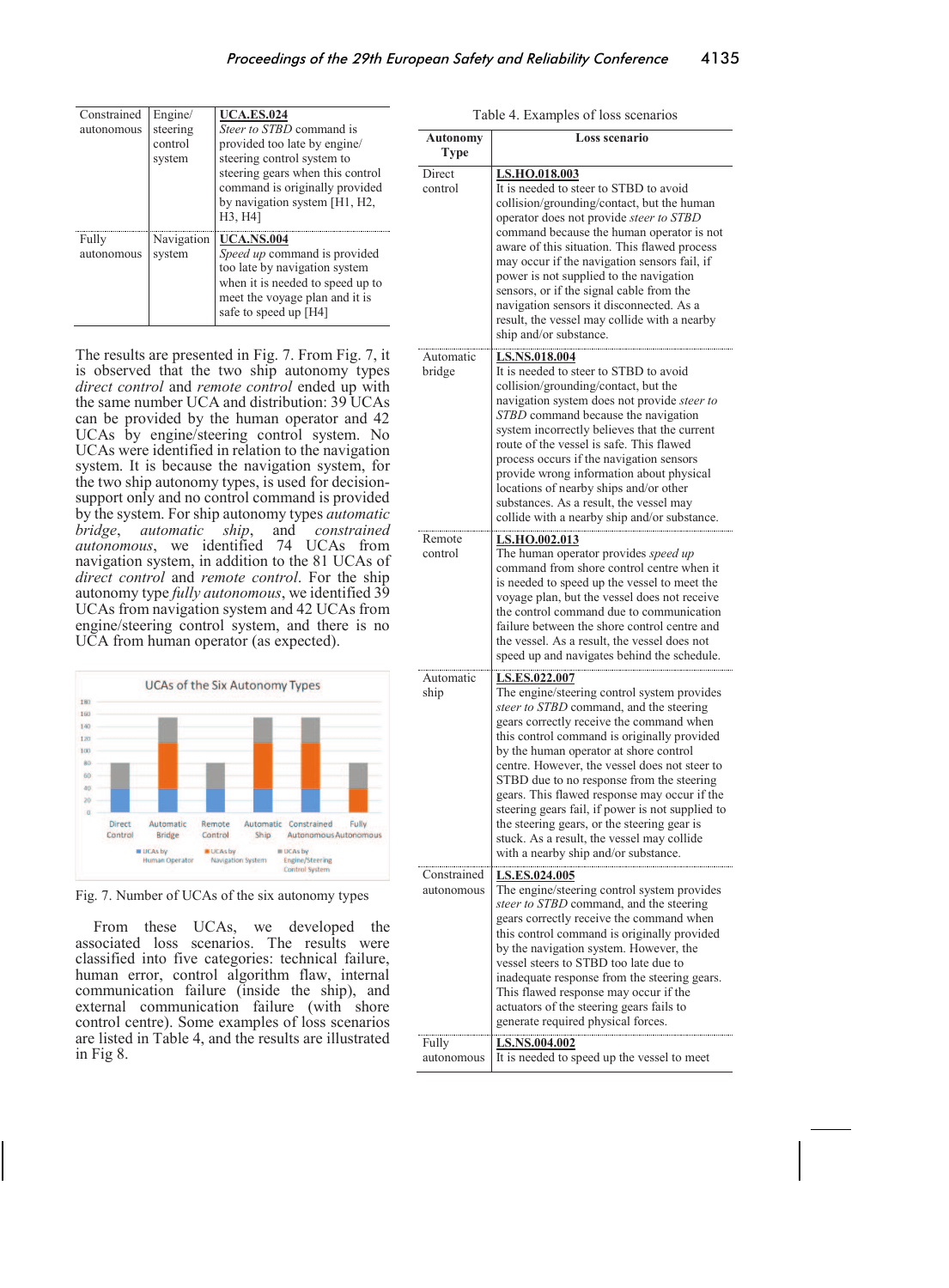the voyage plan, and every information is correctly received from the navigation sensors. However, inadequate software algorithm within the navigation system results in the *speed up* command being provided too late, and as a result, the vessel does not speed up on time and navigates behind the schedule.



Fig. 8. Number of LSs of the six autonomy types

We observe in Fig 8 a similar trend as in Fig. 7. *Direct control* and *remote control* seem to share some common attributes and might be placed in one category (referred later as category A), and the same applies to the three types the *automatic bridge*, *automatic ship* and *constrained autonomous* (referred to as category B). *Fully autonomous* seems to be a category on its own (referred to as category C). This is elaborated further in the discussion.

# **5. Discussion**

We observe from Fig. 7 and Fig 8 that the numbers of UCAs and loss scenarios are lower for category A, than for the other two categories. It seems therefore reasonable to ask: Does this mean that operation for category A is always safer? Our claim is that the answer is no. However, the magnitude of UCAs and the loss scenarios gives an indication of the complexity in the operation, which of course may have an impact on safety. To what extent safety is affected, depends on how well the system is able to handle the loss scenarios. What is interesting to note is that the number of UCAs (in Fig. 7) and the number of loss scenarios (in Fig. 8) are lower category C than for B. This might be a surprise at first glance, as the *fully autonomous* ship may be regarded as more complex than e.g. *automatic bridge*. However, another way to interpret this result is that the *mixture* of human interaction and automatic/autonomous systems can result in more situations of mal-operation than when the ship is *fully autonomous*. For example, according to Yang et al. (2018), hazards related to the timing of control hand-over are relevant in intermediate levels of automation but not in lower or higher level. This result can be seen as consistent with discussions seen in the automotive industry: The SAE level 3 "conditional automation" and SAE level 4 (high automation), which rely on the driver taking over in certain situations, might cause more dangerous situations than if the driver has full control. It is therefore discussed if autonomous cars, when implemented, should be *fully autonomous* (SAE level 5) rather than conditional. Even if not related, we see now in these days the discussions that are ongoing around the Boeing 737-Max 8/9. The plan has been grounded while the cause of two accidents (in Ethiopia and in Indonesia) are being investigated. One early hypothesis is that the autopilot has a fault, which rely on pilots taking over to compensate for an unwanted decline of plane nose (BBC 2019). No conclusion is made about the cause of accidents, but we can observe that this potential reliance on human interaction with autonomous systems might be more difficult to handle, in particular under stressful conditions.

# **6. Conclusion**

This paper has discussed the application of STPA for vessels that apply different ship autonomy types. Some selected results have been and complemented with an elaborative discussion.

The main observation from the paper is that the combined reliance on humans and autonomous control actions *can* give a rise to more unsafe situations, than if the humans are in control or the ship is in full control. We have given some arguments why this might be a reasonable result. However, a more in-depth analysis with more detailed knowledge of actual implementations is needed to confirm its' validity.

What seems reasonable to add as an observation is the reliance on the ability to capture all relevant loss scenarios. The loss scenarios are the basis for the specification of safety constraints, i.e. the measures needed to either avoid unsafe control or respond safely. An overlooked loss scenario may result in one or more missing safety constraints.

A last observation is that safety constraints have a very important role in the demonstration (verification and validation) of safety. The ability to capture the safety constraints into factory and site acceptance testing is therefore important, and further research may investigate how this might be done and how the test cases are selected.